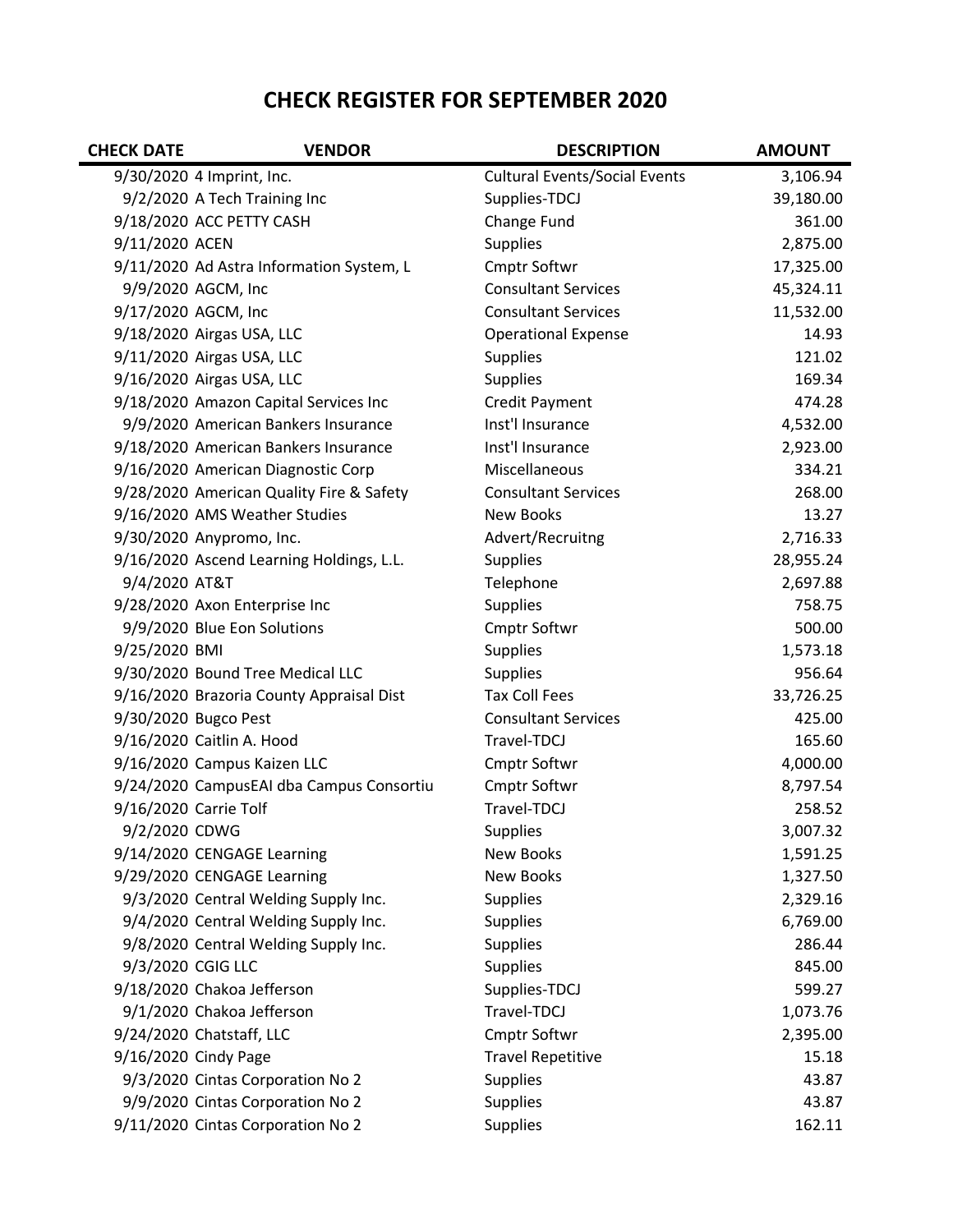|                     | 9/18/2020 Cintas Corporation No 2        | <b>Supplies</b>                | 66.67     |
|---------------------|------------------------------------------|--------------------------------|-----------|
|                     | 9/30/2020 Cintas Corporation No 2        | <b>Supplies</b>                | 133.34    |
| 9/8/2020 Citibank   |                                          | Credit Card Payment            | 28,287.25 |
|                     | 9/8/2020 City of Alvin                   | Water/Sewg/Trash               | 12,070.20 |
|                     | 9/3/2020 Clarus Corporation              | Advert/Recruitng               | 4,850.00  |
|                     | 9/2/2020 College Entrance Examination B  | <b>Supplies</b>                | 2,625.00  |
|                     | 9/25/2020 Comcast Business               | Equip Maint/Rentl              | 2,312.08  |
|                     | 9/24/2020 Comcast Holdings Corporation d | Advert/Recruitng               | 9,993.00  |
| 9/2/2020 Cop Stop   |                                          | <b>Supplies</b>                | 1,012.50  |
| 9/25/2020 Cop Stop  |                                          | <b>Supplies</b>                | 177.00    |
|                     | 9/3/2020 Corporate Risk Holdings III, I  | Personnel Actions/Other        | 390.56    |
|                     | 9/16/2020 Council for Higher Education A | <b>Association Fees</b>        | 690.00    |
|                     | 9/4/2020 Covidien Sales LLC              | Equip Maint/Rentl              | 1,032.50  |
|                     | 9/4/2020 Covidien Sales LLC              | Equip Maint/Rentl              | 2,607.71  |
|                     | 9/1/2020 Cynthia Griffith                | <b>Travel/Prof Development</b> | 318.00    |
|                     | 9/14/2020 D & H Distributors             | Miscellaneous                  | 495.70    |
|                     | 9/16/2020 D & H Distributors             | Miscellaneous                  | 555.41    |
|                     | 9/25/2020 Datavox, Inc.                  | <b>Consultant Services</b>     | 36,300.00 |
|                     | 9/18/2020 dba Area Safe & Lock           | <b>Supplies</b>                | 14.00     |
|                     | 9/28/2020 dba Area Safe & Lock           | <b>Supplies</b>                | 37.50     |
|                     | 9/30/2020 Deep East Texas Self Insurance | <b>Workers Comp</b>            | 11,993.75 |
|                     | 9/14/2020 Dell Marketing LP              | Comp Hrdwr                     | 10,035.74 |
|                     | 9/11/2020 Earthwise Environmental Inc    | <b>Consultant Services</b>     | 738.00    |
|                     | 9/16/2020 EBSCO Industries, Inc. DBA EBS | Library-Database Subscriptions | 8,338.90  |
|                     | 9/16/2020 ECGcourse.com, LLC             | <b>New Books</b>               | 1,215.00  |
|                     | 9/18/2020 Economic Modeling, LLC         | Cmptr Softwr                   | 15,000.00 |
| 9/11/2020 EDGT Inc. |                                          | <b>Supplies</b>                | 375.00    |
|                     | 9/3/2020 Edmund D. Luquette, III         | <b>Supplies</b>                | 99.99     |
|                     | 9/1/2020 Edmund D. Luquette, III         | <b>Travel-Fac Dual Credit</b>  | 97.46     |
|                     | 9/8/2020 Edmund D. Luquette, III         | <b>Travel-Fac Dual Credit</b>  | 99.99     |
|                     | 9/16/2020 Ellucian Company LP            | <b>Consultant Services</b>     | 4,686.00  |
|                     | 9/16/2020 Elsevier Inc                   | <b>New Books</b>               | 3,733.55  |
|                     | 9/2/2020 Elsevier-Hesi                   | Supplies                       | 3,960.00  |
|                     | 9/16/2020 Evelyn Jammer                  | Travel-TDCJ                    | 355.06    |
|                     | 9/9/2020 Examity Inc                     | <b>Consultant Services</b>     | 3,020.00  |
|                     | 9/16/2020 F. A. Davis Company            | <b>New Books</b>               | 719.60    |
|                     | 9/25/2020 Faronics Technologies USA Inc. | Cmptr Softwr                   | 3,206.25  |
|                     | 9/2/2020 Fastenal Company                | <b>Supplies</b>                | 223.80    |
|                     | 9/25/2020 Fastenal Company               | <b>Supplies</b>                | 5,625.58  |
|                     | 9/16/2020 Federal Express                | Freight                        | 2,704.63  |
|                     | 9/24/2020 Federal Express                | Freight                        | 834.75    |
|                     | 9/30/2020 Flinn Scientific               | <b>Supplies</b>                | 286.80    |
|                     | 9/11/2020 Flywheel Brands, Inc.          | <b>Supplies</b>                | 17,240.88 |
|                     | 9/8/2020 GE Healthcare                   | Equipment                      | 97,074.40 |
| 9/11/2020 Grainger  |                                          | <b>Supplies</b>                | 7,500.00  |
| 9/16/2020 Grainger  |                                          | Supplies                       | 151.00    |
|                     | 9/16/2020 Granite Telecommunications LLC | Telephone                      | 8,415.78  |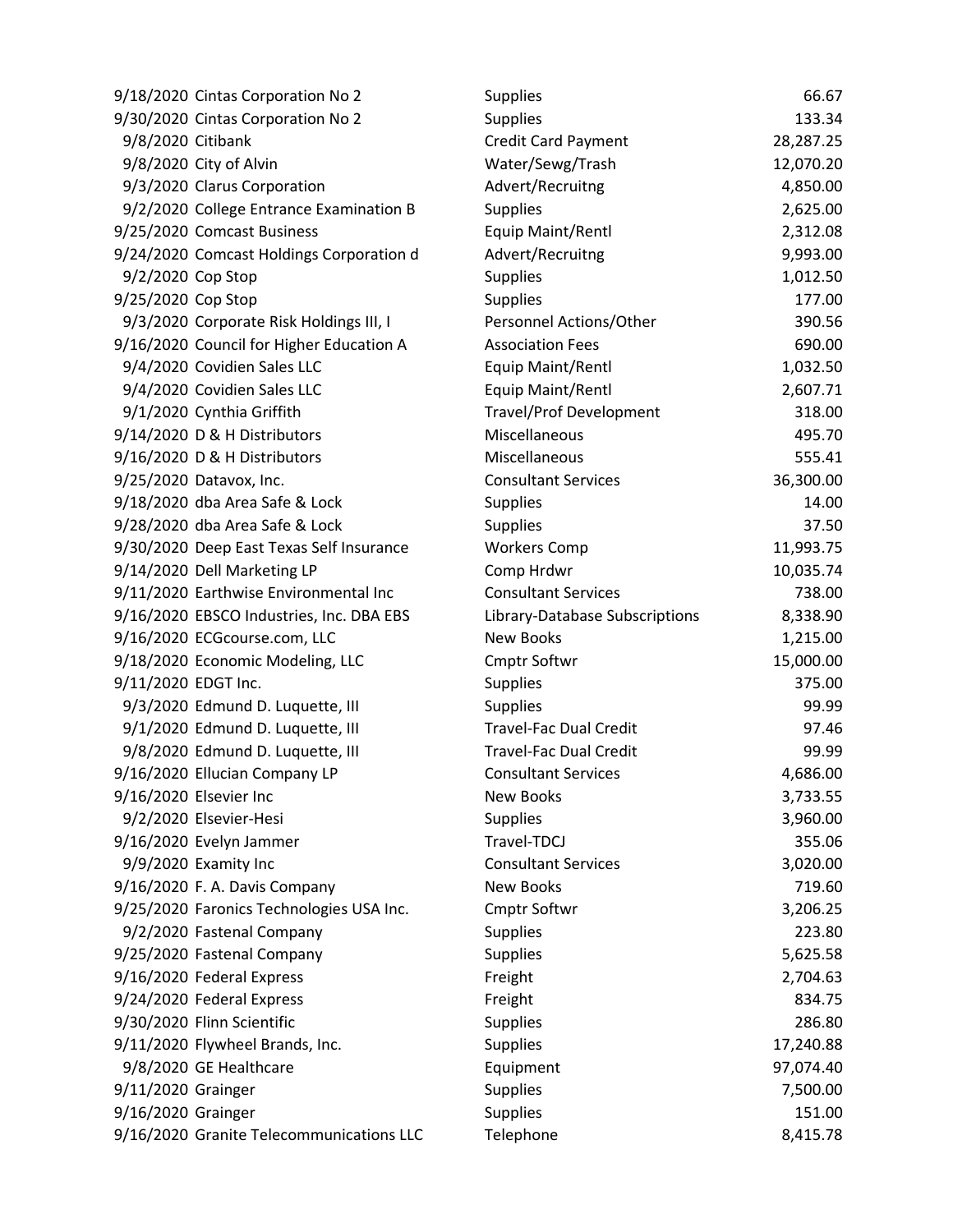| 9/2/2020 Harris County Treasurer         | <b>Consultant Services</b>     | 688.50    |
|------------------------------------------|--------------------------------|-----------|
| 9/25/2020 Hartman Newspapers, Lp Dba the | Advert/Recruitng               | 166.26    |
| 9/8/2020 Home Depot                      | <b>Supplies</b>                | 2,200.83  |
| 9/2/2020 Houston Community Newspapers    | Advert/Recruitng               | 6,666.00  |
| 9/2/2020 Houston Community Newspapers    | Advert/Recruitng               | 811.80    |
| 9/2/2020 Houston Community Newspapers    | Advert/Recruitng               | 202.95    |
| 9/2/2020 Houston Community Newspapers    | Advert/Recruitng               | 1,313.00  |
| 9/1/2020 Huntington Oaks Apartments      | Athletics - Baseball           | 600.00    |
| 9/1/2020 Huntington Oaks Apartments      | <b>Athletics - Baseball</b>    | 950.00    |
| 9/25/2020 Huntington Oaks Apartments     | <b>Athletics - Baseball</b>    | 300.00    |
| 9/25/2020 Huntington Oaks Apartments     | <b>Athletics - Baseball</b>    | 300.00    |
| 9/25/2020 Huntington Oaks Apartments     | Athletics - Baseball           | 950.00    |
| 9/14/2020 Industrial Materials Corp.     | <b>Supplies</b>                | 1,210.94  |
| 9/16/2020 Ingram Book Company            | <b>New Books</b>               | 5,517.86  |
| 9/24/2020 Iron Mountain Inc              | Shredding                      | 1,665.71  |
| 9/29/2020 Iron Mountain Inc              | Shredding                      | 576.76    |
| 9/11/2020 Jacobs Digital Llc Dba Jacapps | <b>Supplies</b>                | 1,500.00  |
| 9/1/2020 James Almack                    | <b>Supplies</b>                | 37.78     |
| 9/2/2020 JD Palatine, LLC                | Personnel Actions/Other        | 38.85     |
| 9/16/2020 John Wiley & Sons, Inc         | <b>New Books</b>               | 3,726.72  |
| 9/16/2020 JSJD Media LLC                 | Advert/Recruitng               | 2,000.00  |
| 9/3/2020 Karl Stager                     | <b>Supplies</b>                | 72.98     |
| 9/16/2020 Karl Stager                    | <b>Travel/Prof Development</b> | 39.10     |
| 9/16/2020 Kendall Hunt Publishing Compan | <b>New Books</b>               | 2,238.22  |
| 9/1/2020 Kenton Apartments               | <b>Athletics - Baseball</b>    | 1,800.00  |
| 9/25/2020 Kenton Apartments              | <b>Athletics - Baseball</b>    | 1,800.00  |
| 9/16/2020 Kirstin Whitmire               | <b>Travel/Prof Development</b> | 17.02     |
| 9/9/2020 Konica Minolta                  | Equip Maint/Rentl              | 507.01    |
| 9/18/2020 Laerdal Medical Corporation    | <b>Supplies</b>                | 22,270.35 |
| 9/16/2020 Lavonna Saye                   | <b>TSCM Program</b>            | 798.00    |
| 9/16/2020 League for Innovation          | <b>Association Fees</b>        | 742.50    |
| 9/30/2020 Lee Oil Company                | Fuel                           | 831.75    |
| 9/11/2020 Leroy Brigman                  | Supplies                       | 70.10     |
| 9/11/2020 Magna Publications Inc         | <b>Supplies</b>                | 4,696.00  |
| 9/11/2020 Matco Tools Corporation        | Supplies-TDCJ                  | 27.06     |
| 9/16/2020 McGraw-Hill Companies          | <b>New Books</b>               | 307.00    |
| 9/16/2020 McGraw-Hill Education Inc. DBA | <b>New Books</b>               | 3,265.85  |
| 9/30/2020 McKesson Medical-Surgical Gove | <b>Supplies</b>                | 175.10    |
| 9/1/2020 Meadow Park Apartments          | <b>Athletic Housing</b>        | 1,200.00  |
| 9/1/2020 Meadow Park Apartments          | <b>Athletic Housing</b>        | 900.00    |
| 9/1/2020 Meadow Park Apartments          | <b>Athletics - Baseball</b>    | 1,200.00  |
| 9/25/2020 Meadow Park Apartments         | <b>Athletics - Baseball</b>    | 2,700.00  |
| 9/25/2020 Meadow Park Apartments         | <b>Athletics - Baseball</b>    | 600.00    |
| 9/14/2020 Mercer Tool Corp Dba Mercer Cu | Miscellaneous                  | 2,700.00  |
| 9/3/2020 MGM Turf Inc.                   | <b>Field Maintenance</b>       | 300.00    |
| 9/24/2020 Micronet Technology, Inc.      | <b>Consultant Services</b>     | 1,590.00  |
| 9/11/2020 Mitchell Repair Information C  | <b>Supplies</b>                | 1,099.00  |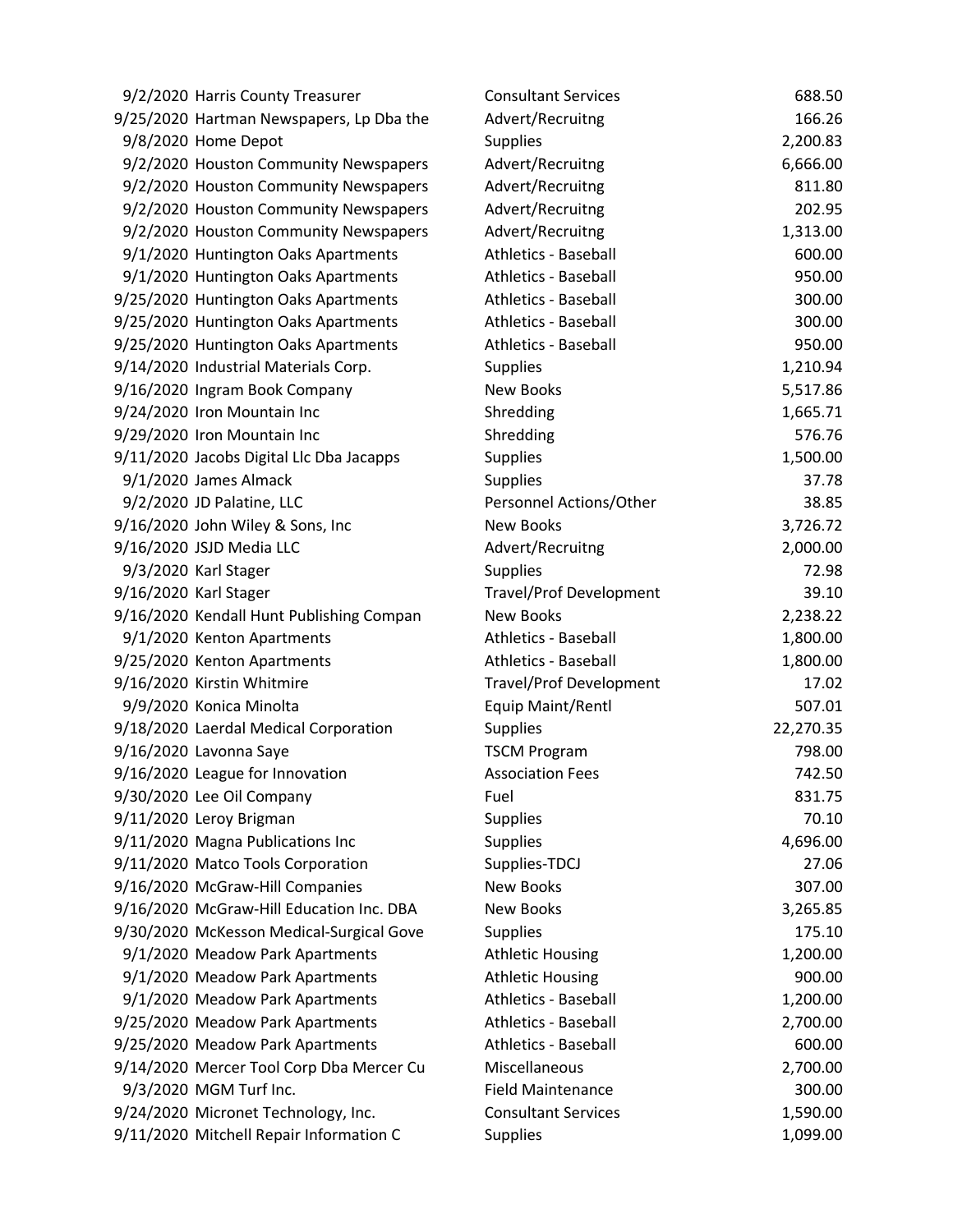|                | 9/16/2020 Monica R. Garvay               | Travel-TDCJ                          | 193.66     |
|----------------|------------------------------------------|--------------------------------------|------------|
|                | 9/16/2020 Morton Publishing Company      | New Books                            | 314.06     |
|                | 9/11/2020 Mountain Measurement, Inc.     | Supplies                             | 425.00     |
|                | 9/16/2020 MPS-Accounts Receivable        | <b>New Books</b>                     | 9,899.89   |
|                | 9/16/2020 Ms. Sara N. Bouse              | <b>Supplies</b>                      | 1,293.47   |
|                | 9/30/2020 Mvap Medical Supplies Inc      | <b>Supplies</b>                      | 72.50      |
|                | 9/1/2020 Nadia Nazarenko                 | <b>Travel/Prof Development</b>       | 115.35     |
|                | 9/16/2020 NAMI Gulf Coast                | <b>Supplies</b>                      | 171.94     |
| 9/1/2020 NCCER |                                          | Scholarship Refund                   | 2,000.00   |
|                | 9/1/2020 Neisha Pander                   | <b>Supplies</b>                      | 39.05      |
|                | 9/1/2020 Newport Oaks Apartments         | <b>Athletics - Baseball</b>          | 300.00     |
|                | 9/25/2020 Newport Oaks Apartments        | Athletics - Baseball                 | 300.00     |
| 9/9/2020 NJCAA |                                          | <b>Supplies</b>                      | 3,200.00   |
|                | 9/11/2020 Norbert R. Hill                | <b>Supplies</b>                      | 39.05      |
|                | 9/16/2020 Office Depot Business Services | <b>Credit Payment</b>                | 10,237.11  |
|                | 9/24/2020 Ogburn's Truck Parts           | <b>Supplies</b>                      | 34.88      |
|                | 9/16/2020 OmniUpdate Inc                 | <b>Cmptr Softwr</b>                  | 30,220.00  |
|                | 9/30/2020 Ovid Technologies Inc          | Computer Software                    | 2,886.00   |
|                | 9/18/2020 Paradigm Consultants Inc       | <b>Consultant Services</b>           | 9,900.00   |
|                | 9/16/2020 PartnerShip, LLC               | Freight                              | 2,838.89   |
|                | 9/16/2020 Pearson Education, Inc.        | <b>New Books</b>                     | 62.84      |
|                | 9/3/2020 Pearson Education, Inc.         | <b>Supplies</b>                      | 4,764.58   |
|                | 9/16/2020 Pharmacy Technician Certificat | <b>Supplies</b>                      | 210.00     |
|                | 9/16/2020 Pocket Nurse Enterprises       | Equipment                            | 1,012.64   |
|                | 9/2/2020 Pocket Nurse Enterprises        | <b>Supplies</b>                      | 162.80     |
|                | 9/18/2020 Pocket Nurse Enterprises       | <b>Supplies</b>                      | 189.40     |
|                | 9/2/2020 Premier Home + Hardware + Lumb  | <b>Supplies</b>                      | 22.44      |
|                | 9/11/2020 Premier Home + Hardware + Lumb | <b>Supplies</b>                      | 82.64      |
|                | 9/16/2020 Premier Home + Hardware + Lumb | <b>Supplies</b>                      | 31.20      |
|                | 9/25/2020 Premier Home + Hardware + Lumb | <b>Supplies</b>                      | 570.36     |
|                | 9/28/2020 Premier Home + Hardware + Lumb | <b>Supplies</b>                      | 97.34      |
|                | 9/29/2020 Premier Home + Hardware + Lumb | <b>Supplies</b>                      | 305.91     |
|                | 9/16/2020 PrismRBS LLC                   | Equip Maint/Rentl                    | 12,777.00  |
|                | 9/16/2020 ProQuest LLC                   | Library-Database Subscriptions       | 4,441.00   |
|                | 9/29/2020 Public Safety Logos            | <b>Supplies</b>                      | 429.00     |
|                | 9/14/2020 Ramona Munsell & Associates Co | <b>Consultant Services</b>           | 37,488.00  |
|                | 9/28/2020 Rave Mobile Safety             | <b>Supplies</b>                      | 10,272.00  |
|                | 9/16/2020 Redshelf Inc                   | <b>New Books</b>                     | 47,287.67  |
|                | 9/18/2020 Redshelf Inc                   | <b>New Books</b>                     | 24,192.20  |
|                | 9/18/2020 Redshelf Inc                   | <b>New Books</b>                     | 205,771.44 |
|                | 9/11/2020 Respironics, Inc.              | Equip Maint/Rentl                    | 30.00      |
|                | 9/16/2020 Rittenhouse                    | New Books                            | 2,616.12   |
|                | 9/8/2020 Robert Ferrilli LLC             | <b>Consultant Services</b>           | 825.00     |
|                | 9/2/2020 Rogers, Morris & Grover, L.L.P  | <b>Attorney Fees</b>                 | 17,796.25  |
|                | 9/30/2020 Rogers, Morris & Grover, L.L.P | <b>Attorney Fees</b>                 | 6,116.25   |
|                | 9/29/2020 Samantha Bearman DBA Bear Cave | <b>Cultural Events/Social Events</b> | 1,200.00   |
|                | 9/21/2020 Sam's Club Business Mastercard | <b>Supplies</b>                      | 534.26     |